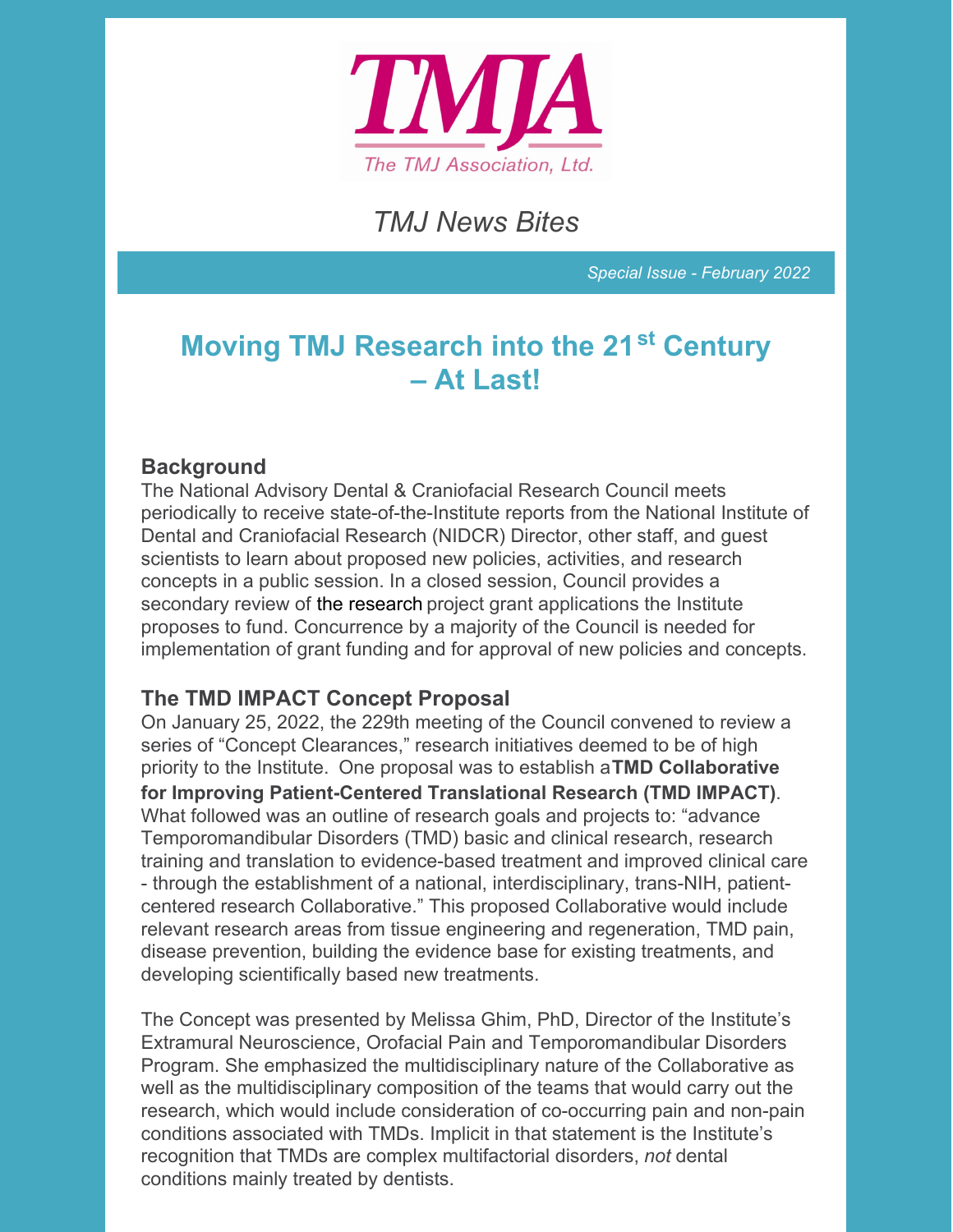Equally important, Dr. Ghim went on to say that the proposed Collaborative will be patient-centered, recognizing the extent of the problem and the pressing need to find effective treatments for TMD patients.

Dr. Ghim acknowledged that research on the temporomandibular joint and TMDs has lagged behind research of other musculoskeletal conditions and also noted the slow pace of development of TMD therapies/pain drugs.

### **TMD Research Opportunities**

Overall, she said the proposed Collaborative offered opportunities to:

- Build a coordinated multi- and interdisciplinary platform to support largescale studies, which integrate across studies and projects, and provide a cohesive research strategy/agenda
- Employ systems biology and whole-person approaches, including biopsychosocial factors and comorbidities
- Coordinate data repositories and centralize data resources
- Develop teams of multi- and interdisciplinary investigators

## **Specific TMD Research Projects**

Following those broad aims Dr. Ghim went on to list specific research projects that may be pursued to:

- Understand the mechanistic underpinnings of TMD for specific patient subgroups and phenotypes and to identify and validate etiologic targets
- Establish best practices for integrated clinical management in the context of co-occurring pain conditions and comorbidities
- Develop tools and technologies to facilitate access to the temporomandibular joint and associated tissues to improve upon current diagnostics and quantitative measurement
- Use artificial intelligence, machine learning, and deep learning to integrate data from animal studies, basic and clinical research to aid in the development of individualized clinical decision making and predict patient outcomes
- Strengthen the evidence base for treatments and interventions
- Develop evidence-based early diagnosis and prevention strategies

## **Possible Organization of a TMD Collaborative**

Dr. Ghim touched briefly on how the proposed Collaborative might be organized. In one configuration a series of centers would be established each with interdisciplinary teams, all tied to a central coordinating hub. A second possibility would be to have clusters of specialized interdisciplinary centers, each tackling different parts of a comprehensive TMD research agenda. The basic point of adopting a center approach, she said, was the belief that the whole was greater than the sum of its parts: that bringing together complementary resources and disciplines and diverse ways of thinking can deliver over and beyond what single investigators can do.

## **Comments by Advisory Council Members**

She then turned discussion of the proposal over to two members of Council who had been previously briefed on the Concept and tasked with providing comment. Dr. Clark Stanford, Dean of the University of Illinois at Chicago College of Dentistry noted that the proposed Concept reflected the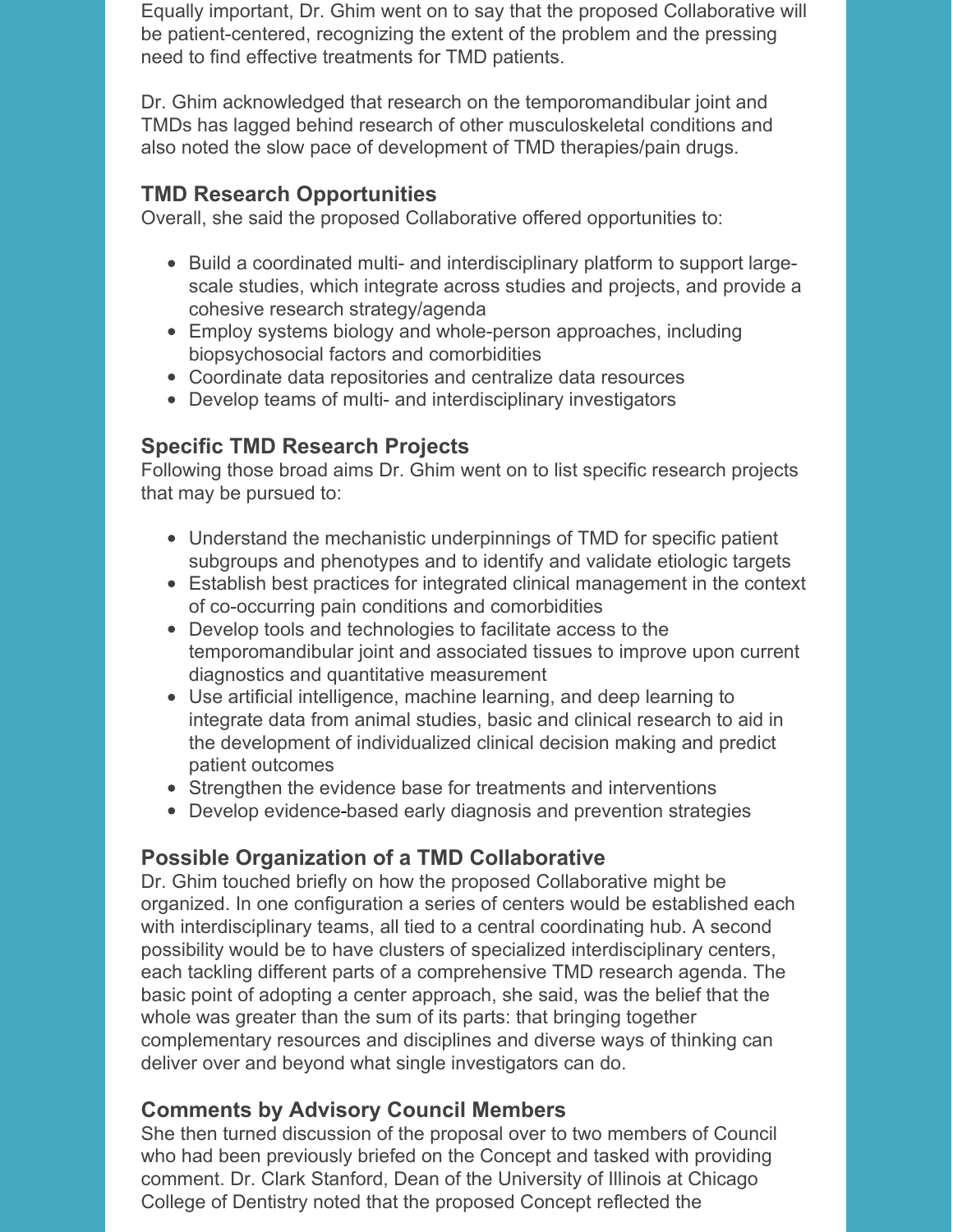recommendations from the comprehensive report of the National Academy of Medicine (NAM) – *Temporomandibular Disorders: Priorities for Research and Care, specifically* "to create and sustain collaborative and multidisciplinary research on TMDs …through a national collaborative research consortium." He said he had been co-chair of the multi-council working group which was tasked to respond to the NAM report. He also paid tribute to the late Dr. William Maixner who directed the multi-centered Orofacial Pain: Prospective Evaluation and Risk Assessment (OPPERA) epidemiological study of TMDs for generating the most significant findings about the disorders to date. He enthusiastically supported the collaborative Concept, making an especially strong case for **including Patient Advocacy groups from the start**. Their voice needs to be heard, he said, not only in terms of outcome measures, but also, given the power of social media, in getting the correct scientific messages out to the public. "And so patient-related communication is something I would strongly recommend be included in the design of the Consortium from Day One. Another key element is the training needed for investigations in complex areas like chronic pain and the disabilities that can be associated with TMD, and that is why the Concept of a Consortium is critically important, in my opinion, to move forward, and I strongly urge Council to endorse it."

The second Council member to comment was Dr. Kathryn Albers from the Center for Neuroscience, University of Pittsburgh School of Medicine. She agreed with everything Dr. Stanford had stated and added, "There is such a strong need in terms of clinical outcomes and at the basic science level. We just don't know enough about this complex joint and how often these conditions intersect with other inflammatory conditions in the body. So, this would be an opportunity to determine what types of patient subgroups are out there and relate back to basic science studies to develop effective approaches to deal with the subgroups. I know several people with TMD and I have asked them if they were treated and did the treatment help. And the answers were No! and No! So, I am strongly in support of the Concept."

Discussion of the Concept was then open to comments and questions from other Council members. This elicited a comment from one member who recommended that sleep problems be included in the TMD research agenda. He was aware that treatment for sleep disorders like sleep apnea could ameliorate some TMD issues and could also reduce bruxism.

With no further discussion the Council voted unanimously to approve the Concept.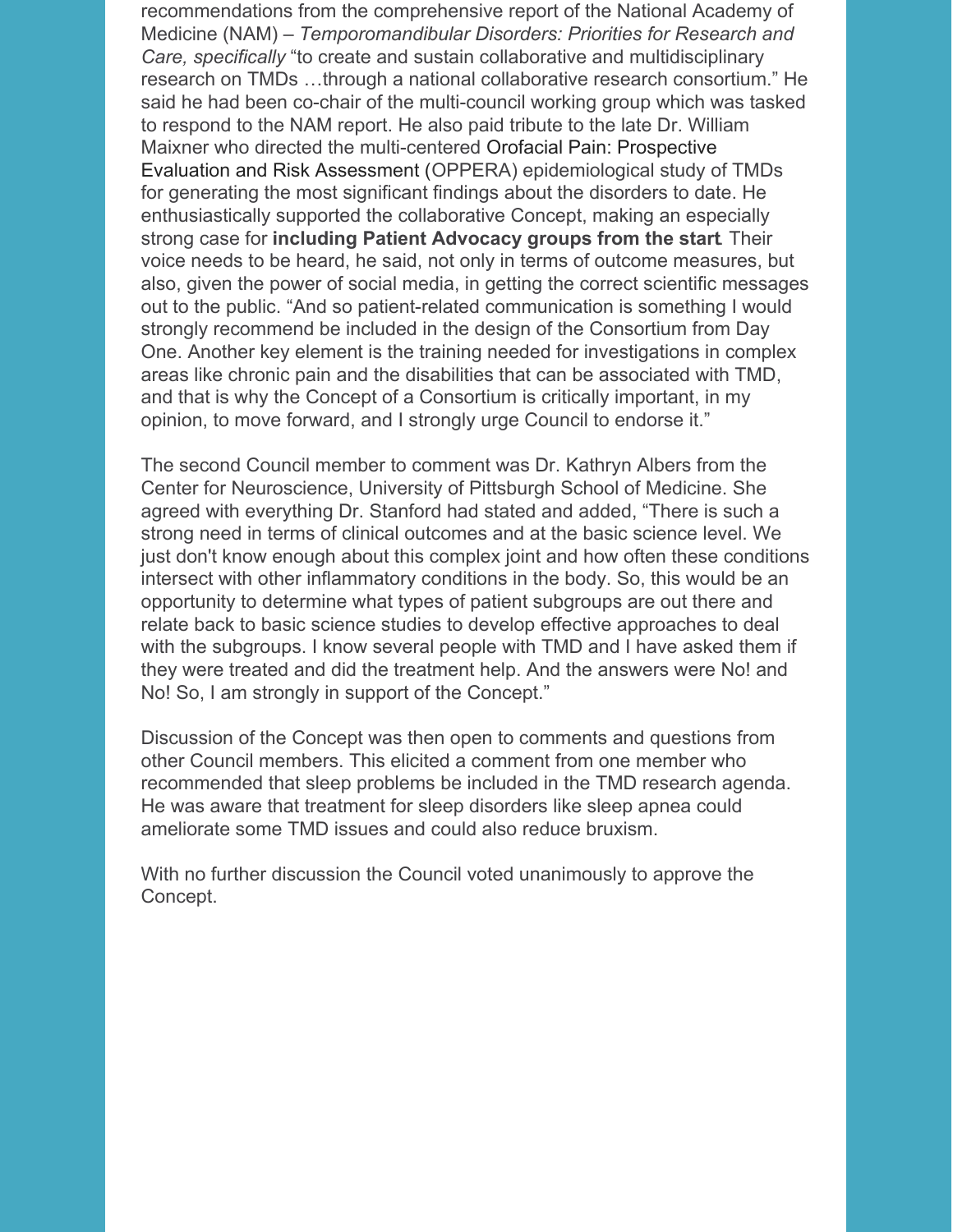

### **Thoughts From the TMJA**

The TMJ Association (TMJA) strongly supports this Concept. And why? Because this Concept will address the need for the science that will provide evidence of safety and efficacy underlying TMJ treatments. As everybody has known for decades and the National Academy of Medicine confirmed the research results underlying TMJ treatments, "are inadequate and are of poor quality for most treatments for temporomandibular disorders (TMDs). Systematic reviews and methodologically rigorous new studies are needed." Some examples include:

- "**Self-management and patient education** can be important components of care of temporomandibular disorders (TMDs). People with TMDs need access to self-management resources, including formal training. Research is needed to test and refine self-management interventions in order to identify which techniques are most effective, to determine which patients are most likely to see benefits, and to understand the mechanisms of self-management for TMDs." (NAM report, 5-211)
- "Some elements of **physical therapy—including exercise and manual therapy**—have been shown to improve pain and functional outcomes for individuals with temporomandibular disorders (TMDs). However, many of the studies are of low quality and further research is needed to support the use of these treatment modalities." (NAM report, 5-219)
- "There are **no drugs** specifically approved by the FDA for this disorder, and the evidence for efficacy of many of the recommended treatments is weak." (NAM report, 5-221)
- "**Intraoral splint therapy** may confer a small benefit for the management of pain in individuals with TMDs, but the evidence for this is generally poor and mixed." (NAM report 5-216)
- **Botulinum toxin Type A** is a treatment that has recently been zealously embraced as a treatment for TMD without conducting clinical trials.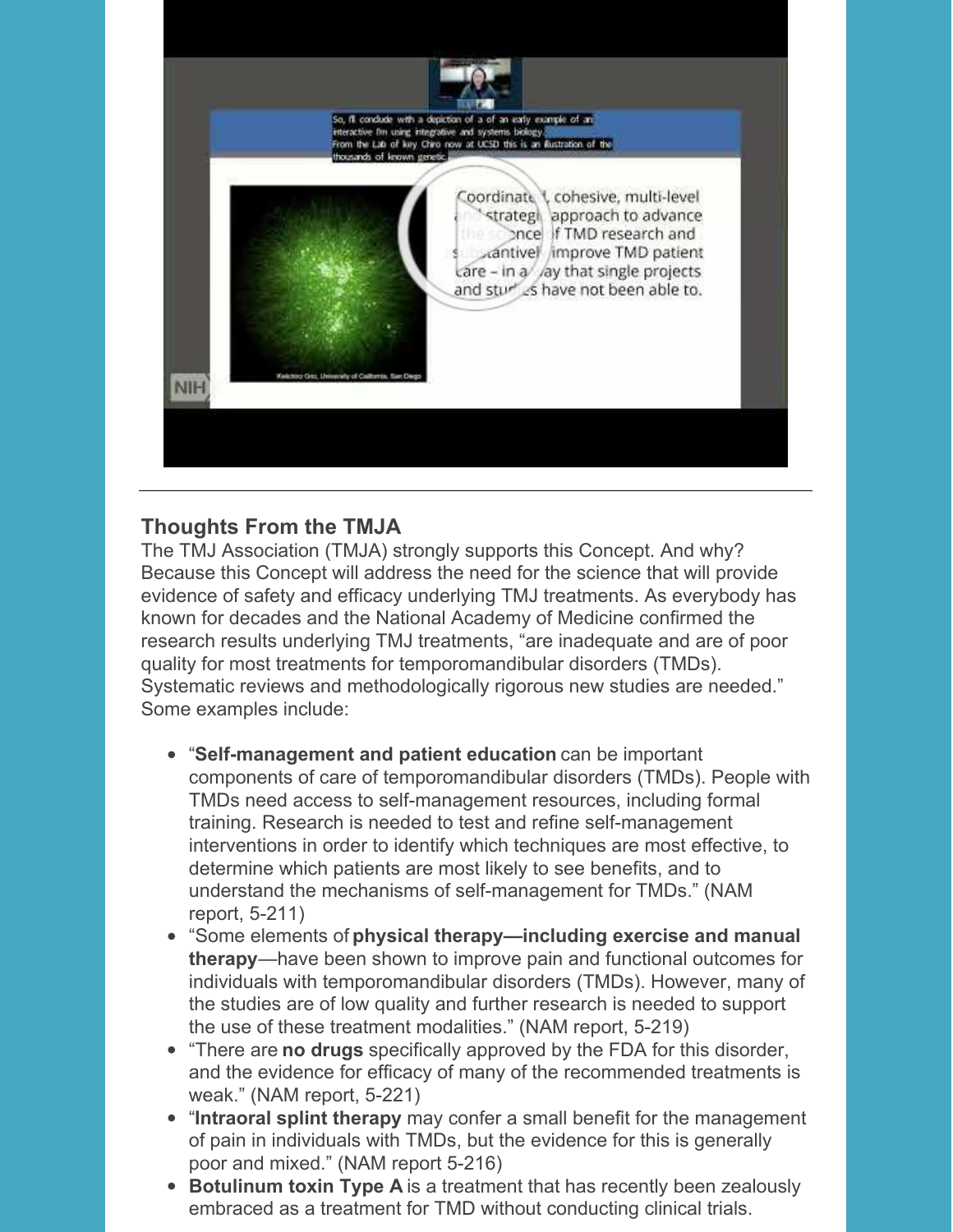"Some studies have reported improvement in facial pain in some patients with TMDs from botulinum toxin Type A injection into the muscles of mastication, but others have reported equivocal results; the data are limited and often of poor quality. There is concern for the health of the TMJ in humans using botulinum toxin Type A in the long term given the osteoporotic condition of the TMJ in rabbits." (NAM report, 5-224)

"The NIDCR still cautions patients about **surgical** approaches to treating TMDs, stated that the treatments are "controversial, often irreversible, and should be avoided where possible." (NAM report, 5-228)

#### **TMJA Advocacy Efforts**

When The TMJ Association began, the harm caused to TMJ patients by treatments that lack scientific rigor and hearing from patients that jaw issues were just one of several health conditions patients were living with, prompted us to view TMJ as more than teeth and jaws. Recognizing the stagnant and narrow state of scientific research in this field, the TMJA organized 8 scientific meetings, beginning in 2000, which were co-sponsored by the NIH and reflected a broader scope of viewing TMJ with an interdisciplinary scientific approach needed to advance research in this field. To date we have secured 29 consecutive years of Congressional appropriations report language directing the NIH to increase funding and improve the quality of research on TMJ. Recognizing the large number of comorbid pain conditions TMJ patients experience, we established the Chronic Pain Research Alliance to promote integrated research to find the commonalities among them and uniqueness to each. We are adding other conditions to our research list as we continually find papers on an array of medical conditions associated with TMJ. These will serve as a catalyst to include TMJ in the research portfolios of Institutes whose scientific expertise is pertinent to these new findings. The Concept of bringing the scientific expertise and resources from the various institutes across the NIH addresses the complexity of TMJ.

### **Current TMJA Projects**

The TMJ Patient-led RoundTable began in 2016. It is the first-of-its-kind, public-private collaboration of TMJ stakeholders under the auspices of Medical Device Epidemiology Network (MDEpiNet) with the backing of the FDA. The RoundTable is patient-centered. Patient's opinions and concerns are paramount. We started the RoundTable with a need to find out why some TMJ patients improve with implant surgery, while others worsen. It evolved into a far more comprehensive study of all aspects of TMJ affecting patient treatment outcomes. The goal is to establish a scientifically valid roadmap that can reliably predict treatment outcomes for individual patients. Currently we are developing common data elements for use in the first international TMJ patient registry including Patient Reported Outcomes.

The NIH and NIDCR contracted The National Academy of Sciences, Engineering and Medicine (NAM) to conduct a study of *Temporomandibular Disorders (TMD): From Research Discoveries to Clinical Treatment.* This study covered many aspects of TMJ as did the resulting recommendations. The current NIDCR Concept is, in part, based upon these recommendations. The NAM report evolved after several years of advocating to elected officials, the NIH and NIDCR the need for this type of study. The report reflects the current state of TMJ and provides 11 recommendations, which if implemented, would greatly improve the care of patients. We will be focusing our efforts going forward to see that these important recommendations are carried out.